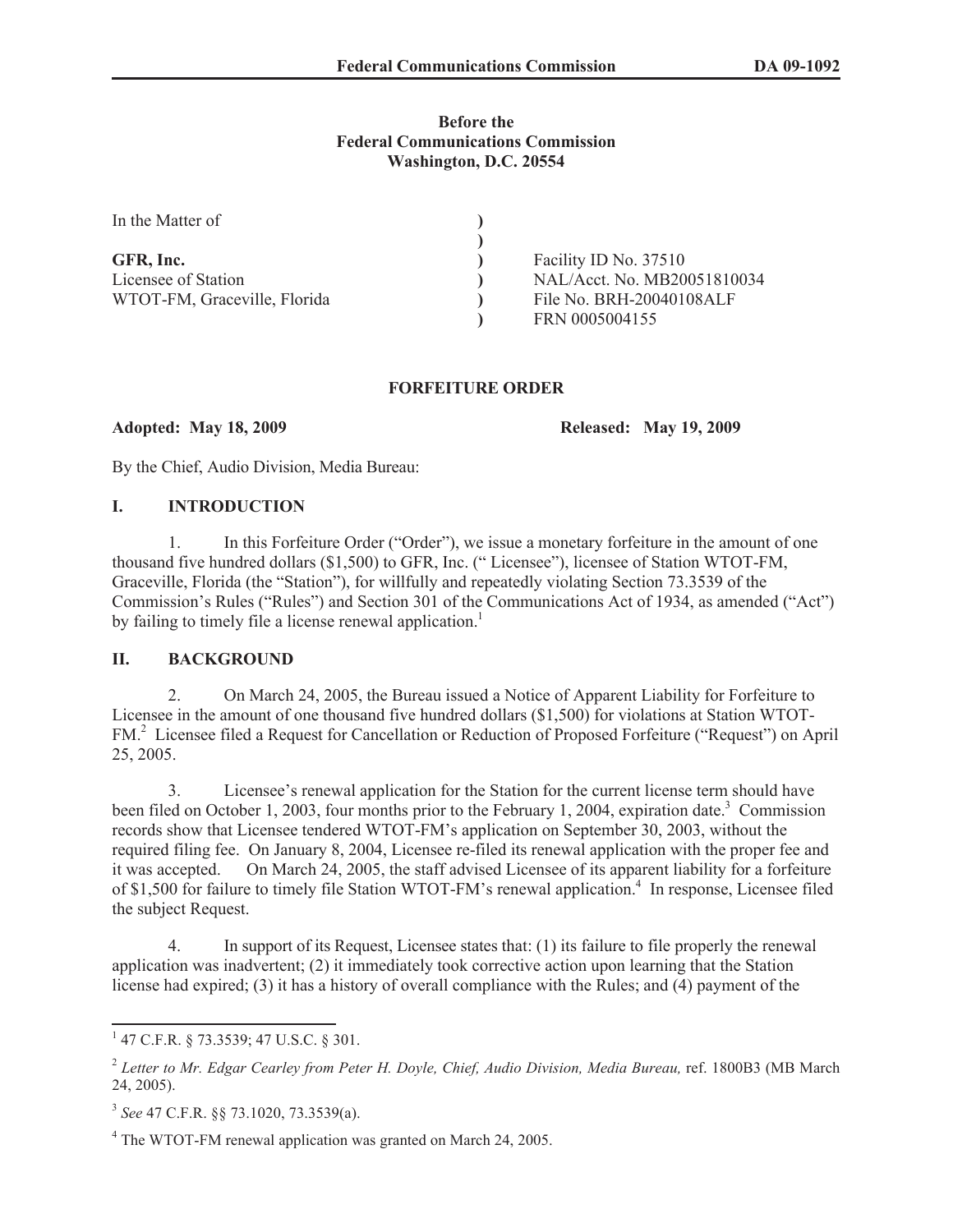forfeiture would severely restrict its ability to operate the Stations. Licensee asserts these reasons warrant a cancellation or reduction of the assessed forfeiture.

# **III. DISCUSSION**

5. The forfeiture amount proposed in this case was assessed in accordance with Section 503(b) of the Act,<sup>5</sup> Section 1.80 of the Rules,<sup>6</sup> and the Commission's *Forfeiture Policy Statement*.<sup>7</sup> In assessing forfeitures, Section 503(b)(2)(E) of the Act requires that we take into account the nature, circumstances, extent and gravity of the violation and, with respect to the violator, the degree of culpability, any history of prior offenses, ability to pay, and such other matters as justice may require.<sup>8</sup>

6. Licensee does not dispute that it failed properly to file a timely renewal application for Station WTOT-FM, but states that the violation was unintentional. Specifically, it states that its failure to properly file the renewal application was because it filed without the advice of counsel, and it failed to realize that it was required to pay the fee because it was unfamiliar with the filing requirements.<sup>9</sup> As the Commission has held, however, violations resulting from inadvertent error or failure to become familiar with the FCC's requirements are willful violations.<sup>10</sup> In the context of a forfeiture action, "willful" does not require a finding that the rule violation was intentional. Rather, the term "willful" means that the violator knew that it was taking (or in this case, not taking) the action in question, irrespective of any intent to violate the Rules. $<sup>11</sup>$ </sup>

7. Licensee next asserts that a reduction of the forfeitures is warranted because it took corrective action and made full disclosure following the discovery of the application's deficiencies.<sup>12</sup> We reject this argument. While we recognize Licensees' efforts, corrective action taken to come into compliance with the Rules is expected, and does not nullify or mitigate any prior forfeitures or violations.<sup>13</sup>

 $6$  47 C.F.R. § 1.80.

7 *The Commission's Forfeiture Policy Statement and Amendment of Section 1.80 of the Rules to Incorporate the Forfeiture Guidelines*, Report and Order, 12 FCC Rcd 17087 (1997), *recon. denied*, 15 FCC Rcd 303 (1999).

 $847$  U.S.C. § 503(b)(2)(E).

<sup>9</sup> Request at 2*.*

<sup>10</sup> *See PJB Communications of Virginia, Inc*., Memorandum Opinion and Order, 7 FCC Rcd 2088 (1992) ("*PJB Communications*"); *see also Southern California Broadcasting Co.,* Memorandum Opinion and Order, 6 FCC Rcd 4387, 4387 (1991), *recon. denied,* 7 FCC Rcd 3454 (1992) ("*Southern California*") (stating that "inadvertence … is at best, ignorance of the law, which the Commission does not consider a mitigating circumstance"); *Standard Communications Corp.,* Memorandum Opinion and Order, 1 FCC Rcd 358 (1986) (stating that "employee acts or omissions, such as clerical errors in failing to file required forms, do not excuse violations").

<sup>11</sup> *See Five Star Parking d/b/a Five Star Taxi Dispatch*, Forfeiture Order, 23 FCC Rcd 2649 (EB 2008) (declining to reduce or cancel forfeiture for late-filed renewal based on licensee's administrative error); *Southern California,* 6 FCC Rcd at 4387. *See also Domtar Industries, Inc.,* Notice of Apparent Liability for Forfeiture, 21 FCC Rcd 13811, 13815 (EB 2006); *National Weather Networks, Inc.,* Notice of Apparent Liability for Forfeiture, 21 FCC Rcd 3922, 3925 (EB 2006).

<sup>12</sup> Request at 2.

<sup>13</sup> *Pittman Broadcasting Services, L.L.C*., Forfeiture Order, 23 FCC Rcd 2742, 2744 (EB 2008). *See also Padre Serra Communications, Inc.*, Letter, 14 FCC Rcd 9709, 9714 (MMB 1999*)* (stating that neither the negligent acts or omissions of station employees or agents, nor the subsequent remedial actions undertaken by the licensee, excuse or nullify a licensee's rule violation) (citing *Gaffney Broadcasting, Inc*., Memorandum Opinion and Order, 23 FCC 2d 912, 913 (1970) and *Eleven Ten Broadcasting Corp*., Notice of Apparent Liability, 33 FCC 706 (1962)).

 $547$  U.S.C. § 503(b).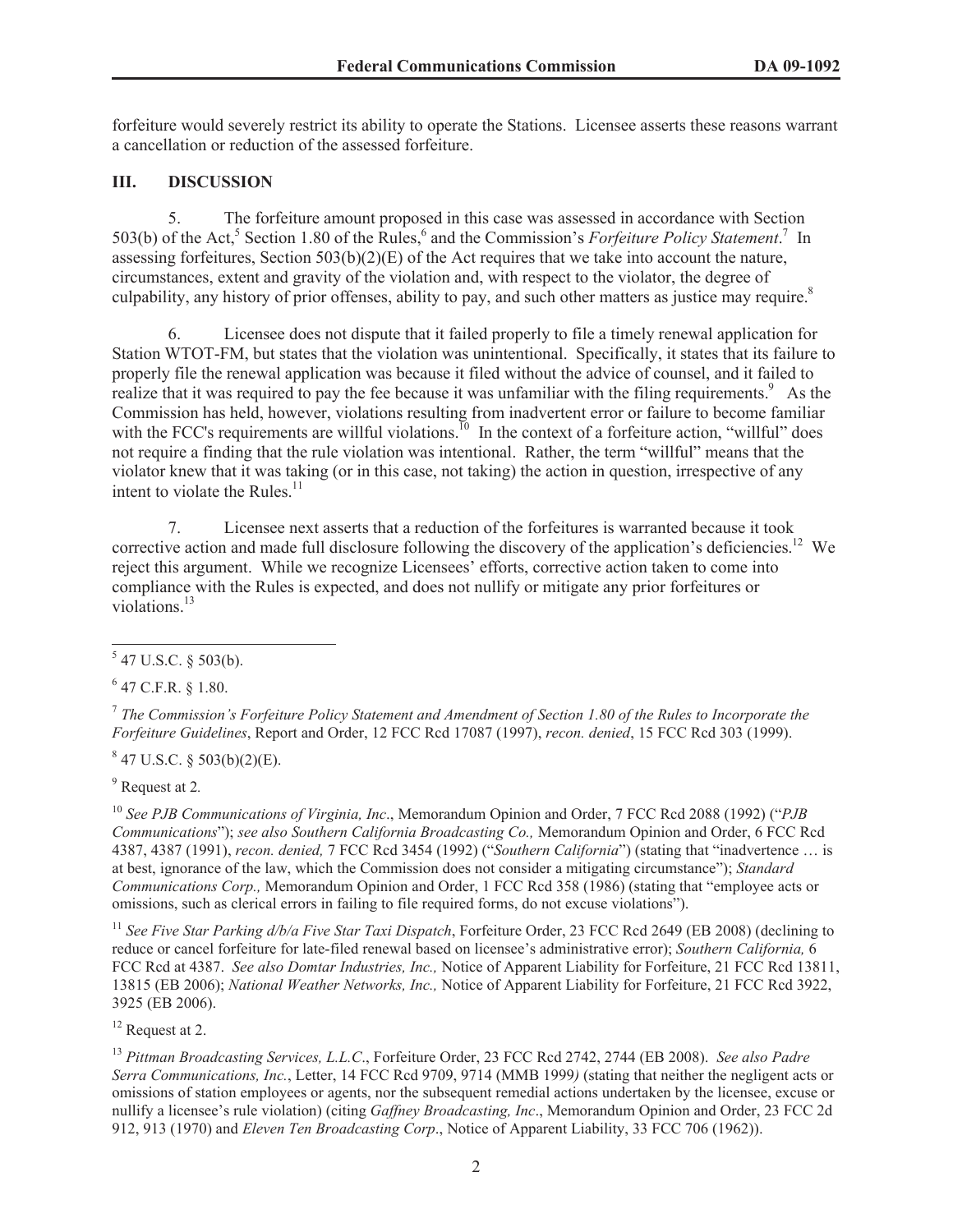8. In addition, we reject Licensee's argument regarding its history of compliance with the rules. Licensee, by its own admission, failed to file properly its application for Station WTOT-FM, as did commonly owned MFR, Inc., licensee of Stations WJAQ(FM) and WTOT(AM), Marianna, Florida.<sup>14</sup> Based on these combined offenses, we cannot find that Licensee's history of compliance warrants reduction of the forfeiture amount.<sup>15</sup>

9. Regarding Licensee's claim of financial hardship, the Commission will not consider reducing or canceling a forfeiture in response to inability to pay unless the licensee submits: (1) federal tax returns for the most recent three-year period; (2) financial statements prepared according to generally accepted accounting practices ("GAAP"); or (3) some other reliable and objective documentation that accurately reflect the licensee's current financial status. Licensee claims that its stations have operated at increasing losses over the years and provided us with income statements for the years 2003 and 2004 to support this claim. However, these statements omit a line item for the Station's income, and only include the Station's expenditures.<sup>16</sup> Without documentation of income, we do not have sufficient information to assess Licensee's claim of inability to pay.<sup>17</sup> Accordingly, we decline to cancel or reduce the proposed forfeiture on this basis.<sup>18</sup>

10. We have considered Licensee's response to the NAL in light of the above statutory factors, our Rules, and the *Forfeiture Policy Statement*. We conclude that Licensee willfully<sup>19</sup> and

<sup>14</sup> *See* Request at 2, Licensee notes its affiliation with MFR, Inc. The staff issued a \$12,000 NAL to MFR, Inc., for its violation of Section 73.3526 of the Rules. *Letter to Kathleen A. Kirby, Esq. from Peter H. Doyle, Chief, Audio Division, Media Bureau*, ref. 1800B3 (MB March 24, 2005). We are this same date issuing a *Forfeiture Order*  affirming the forfeiture amount for the violations at WJAQ(FM) and WTOT(AM).

<sup>15</sup> *Paulino Bernal Evangelism,* Memorandum Opinion and Order, 21 FCC Rcd 9532 (EB 2006) (In determining whether a licensee has a history of overall compliance, offenses need not be "prior" to be considered, and for stations having the same owner at the time of the violations, it is appropriate to consider such violations. Commission can consider violations occurring in cases where there has been no final determination). *See also Petracom of Texarkana, L.L.C.,* Forfeiture Order, 19 FCC Rcd 8096 (EB 2004) *(citing CCN, Inc., et al.,* 13 FCC Rcd 13599,13599-600 (1998)*; Hill Country Real Estate Development Corp.,* 18 FCC Rcd 21079, 21080 (Enf. Bur. 2003); *Rio Grande Transmission, Inc.,* 16 FCC Rcd 17040, 17042-43 (Enf. Bur. 2001); *Mega Communications of St. Petersburg, Licensee, L.L.C.,* 16 FCC Rcd 15948, 15949 (Enf. Bur. 2001))*.*

<sup>&</sup>lt;sup>16</sup> Licensee filed a joint statement including all three stations. However, the attached income statements only show income for Stations WTOT(AM) and WJAQ(FM). *See* Request, Attachment at 7-9.

<sup>&</sup>lt;sup>17</sup> *See A-O Broadcasting Corp.*, Memorandum Opinion and Order, 20 FCC Rcd 756, 759 (2005) (finding that licensee failed to provide sufficient information needed to evaluate an inability to pay claim); *Frank Neely*, Memorandum Opinion and Order, 22 FCC Rcd 1434, 1434 (EB 2007) (same); *Pang Cheng*, Memorandum Opinion and Order, 20 FCC Rcd 2351, 2353 (EB 2005) (same).

<sup>&</sup>lt;sup>18</sup> See Wayne State College, Forfeiture Order, 24 FCC Rcd 2484 (MB 2009) (rejecting licensee's financial hardship argument, finding that a one-page document summarizing its station budget and no information about licensee's finances was an insufficient basis on which to assess the licensee's inability to pay); *Washington and Lee University*, Forfeiture Order, 23 FCC Rcd 15821 (MB 2008) (same).

<sup>&</sup>lt;sup>19</sup> Section 312(f)(1) of the Act defines "willful" as "the conscious and deliberate commission or omission of [any] act, irrespective of any intent to violate" the law. 47 U.S.C. § 312(f)(1). The legislative history of Section 312(f)(1) of the Act clarifies that this definition of willful applies to Sections 312 and 503(b) of the Act, H.R. REP. No. 97- 765, 51 (Conf. Rep.), and the Commission has so interpreted the terms in the Section 503(b) context. *See Southern California,* 6 FCC Rcd at 4387-88.